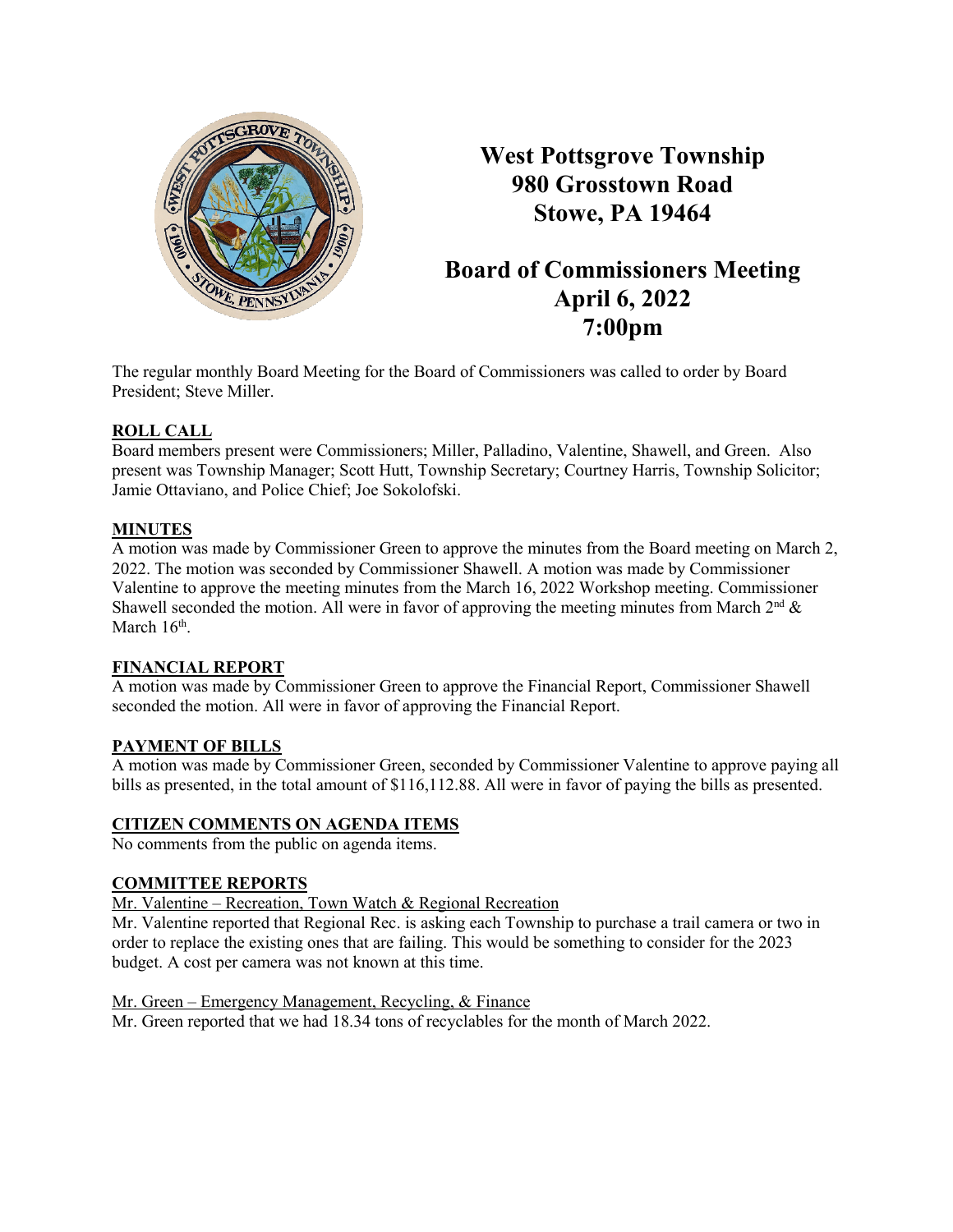Mr. Paladino – Public Works & Code Enforcement – Code Enforcement Report as follows:

| <b>CODE CALL</b>          |          | PERMITS ISSUED             |     |
|---------------------------|----------|----------------------------|-----|
| <b>CODE INSPECTION</b>    |          | <b>HEARINGS</b>            |     |
| USE & OCCUPANCY           |          | <b>COMPLAINTS RESOLVED</b> |     |
| <b>RENTAL INSPECTIONS</b> | 28 UNITS | <b>RENTAL PERMITS</b>      | 28. |
| RENTAL REGISTRATIONS      |          | <b>NOTICE OF VIOLATION</b> |     |
| <b>CODE NOTICES</b>       |          | <b>PROPERTIES POSTED</b>   |     |
| PERMIT INSPECTIONS        |          | <b>CITATIONS</b>           |     |
| <b>SITE INSPECTIONS</b>   |          | <b>COMPLETED PERMITS</b>   |     |

Rental Registration Fees: \$00.00 - Building Permit Fees: \$14,002.00 - Construction Costs: \$970,550.00

Mr. Shawell – Regional Planning, Zoning, & Planning Commission Nothing to report at this time.

Mr. Miller – Police, Civil Service & Fire

## Fire

Mr. Miller stated that Pottstown Fire Company had 10 fire calls for the month of March.

## Police

Chief Joe Sokolofski of the West Pottsgrove Police Department reported 384 calls for the month of March.

| TOTAL ARRESTS -            |              |
|----------------------------|--------------|
| <b>ADULT/ JUVENILES</b>    |              |
| <b>TRAFFIC CITATIONS</b>   | 27           |
| <b>TRAFFIC WRIITEN</b>     | 39           |
| <b>WARNINGS</b>            |              |
| <b>UPLAND SQUARE CALLS</b> | 24           |
| <b>CODE ENFORCEMENTS</b>   |              |
| NON-TRAFFIC CITATIONS      | $\mathbf{c}$ |
| <b>UPLAND SQUARE</b>       | 930          |
| <b>MINUTES</b>             |              |

## **MANAGERS REPORT**

### Public Works

Mr. Hutt provided an update on several Public Works projects. The projects included; patch work on Quinter Street sewer lines, catch basins in the Township were cleaned out, and new park signs were installed at the Howard & Vine Street parks. Along with the clearing of a tree that came down during a storm at the ballfield which caused minor damage to one of the dugouts, in addition to breaking two of the plastic sheds that yard tools were kept in.

### Bursich Associates

Quinter Street Sanitary Sewer Project – Bursich is coordinating with the contractor regarding final paving which needs to be completed by September in order to remain in compliance for the grant. Additionally, we are awaiting the County to review the submitted wage documents from the project. Once that approval is granted we will submit payment which was previously authorized by the Board at the last workshop meeting.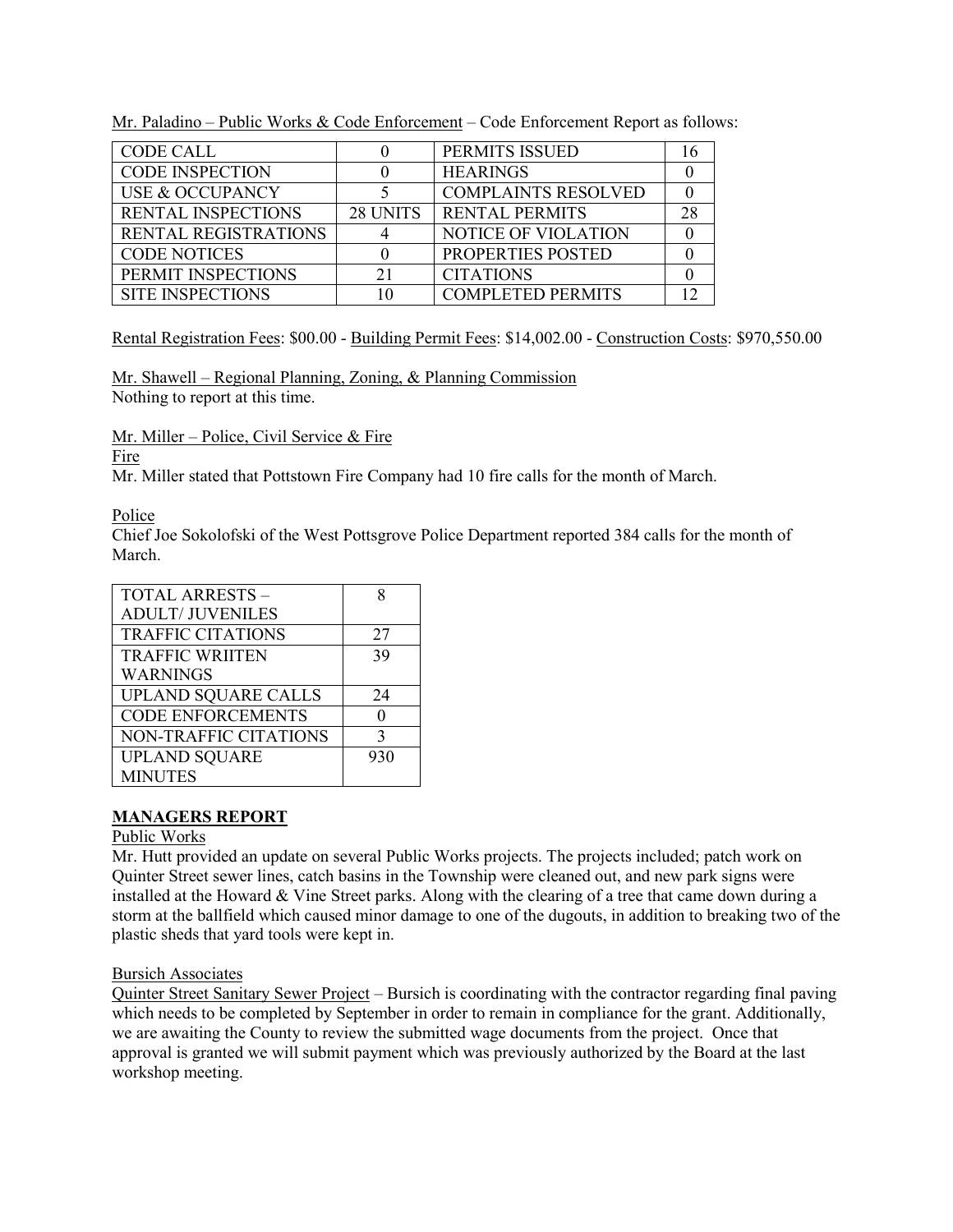Anthony Wayne Drive Sanitary Sewer Project – We are finalizing our CDBG grant submission and are looking to complete this project in 2023.

Township Building Upgrades - The HVAC replacement for the board room side of the building will be completed May  $31<sup>st</sup>$  through June  $2<sup>nd</sup>$ . Contractors were recently out to give the final painting quote for the exterior of the building, this was also a planned capital expense in the 2022 budget.

#### Code Violations

The Township administration issued 4 code violations for the month of March. These violations ranged from property maintenance to trash cans being left on the street.

#### Planning/Zoning

The zoning hearing board will meet on April 14<sup>th</sup> to hear an application from Drainmen Plumbing to construct a warehouse at the old Howard Street Pub location.

#### Spring '22 Township Newsletter

The contents for out Spring Newsletter have been submitted to the publisher, and the latest edition will be issued to all residents in May.

#### Township Code Codification

Our updates were sent to the third party company assisting us with codification of the Township codes of ordinances. This project was planned for in the 2022 budget, we are awaiting the final quote based upon our additions to the existing codes.

Herbein Associates/WPT 2021 Audit - Herbein will do their annual audit presentation at the May 4<sup>th</sup> meeting.

### **SOLICITORS REPORT**

Township Solicitor; Jamie Ottaviano provided the Board of Commissioners with a formal Solicitors report. This report included a list of tasks that were performed as Solicitor for West Pottsgrove Township since March 2, 2022 up to April  $6<sup>th</sup>$ .

### **OLD BUISNESS**

None

### **NEW BUISNESS**

Resolution No. 2022-04; CDBG Grant Application (Sanitary Sewer Project at Anthony Wayne Dr.) A motion was made to move forward with the CDBG Grant application for \$250k which requires a Resolution to be passed by the Board. The application also requires the signatures of Scott Hutt and Steve Miller. Commissioner Palladino made the motion to authorize the Resolution, seconded by Commissioner Green. All were in favor of moving forward with the CDBG Grant process.

Pete La Rosa was unable to attend the meeting due to a work emergency. We will have his acknowledgment of service at the April Workshop Meeting.

### **CITIZEN COMMENTS**

No comments from the public.

### **CORRESPONDENCE**

No correspondences.